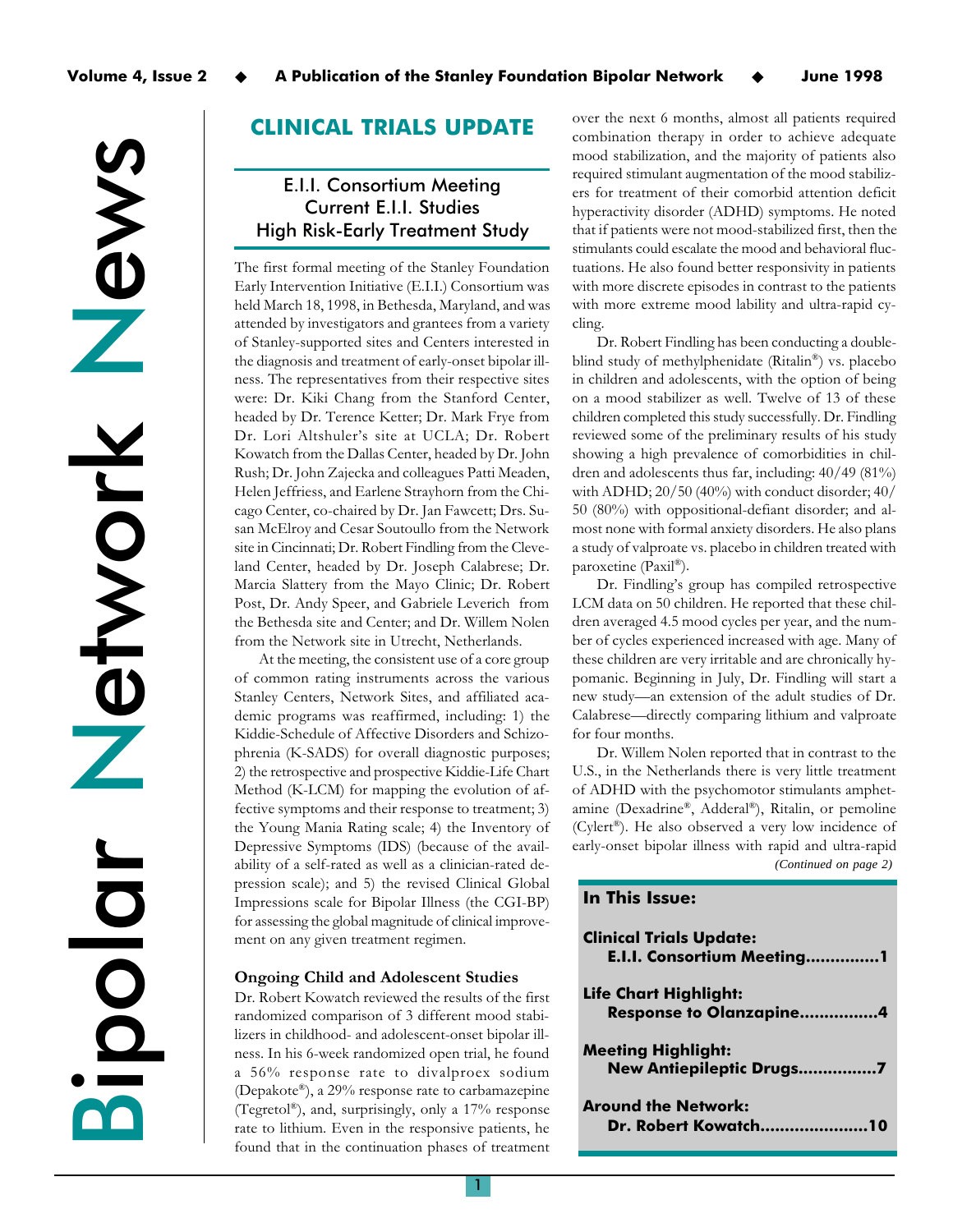cycling patterns, and raised the question of whether these two phenomena were related. That is, was the use of psychomotor stimulants in bipolar patients with comorbid ADHD in the U.S. actually exacerbating the underlying mood disorder and accelerating mood cycling? Most investigators in the U.S. now believe childhood bipolar illness should be treated with a mood stabilizer first, and then a stimulant can be safely added. However, the threshold for reaching a formal diagnosis of bipolar illness in children, even with extreme mood fluctuations and major associated dysfunction, appears to be artificially set much too high.

## Bipolar Network News

Editors-in-Chief: Robert M. Post, M.D. Gabriele S. Leverich, M.S.W.

Production & Design: Chris Gavin

The BNN is published four times a year by the Stanley Foundation Bipolar Network, an international group of individuals with bipolar disorder together with their mental health care providers who participate in research studies investigating the long-term course of bipolar disorder. The goal of the Network is to improve the understanding of bipolar disorder and develop better treatment strategies to manage this illness.

We welcome any comments or suggestions you may have. For communication or to be placed on the mailing list, please contact us at:

## Bipolar Network News

c/o Stanley Foundation Bipolar Network 5430 Grosvenor Lane Suite 200 Bethesda, MD 20814

Telephone: (800) 518-SFBN (7326) Fax: (301) 571-0768

Internet address: stanley@sparky.nimh.nih.gov

## BNN Vol. 4, Iss. 2

(Continued from page 1) **High Risk-Early Treatment Study** The Bethesda Center is coordinating the first randomized High Risk-Early Treatment Study (HR-TS) in an attempt to prevent the onset of full-blown illness in children at very high risk for affective disorders. Children with a high genetic loading for affective illness-that is, with affective illness in both parental lineages (with at least one bipolar) will be eligible for the study. The onset of first significant symptoms that could be indicative of a future affective disorder (even before a diagnostic threshold is reached) will allow the patients to be entered into this medication trial. The trial will be a comparison of valproate versus careful monitoring with a placebo pill. If symptoms do not improve in either the valproate or placebo arm of the study, patients will be offered an additional intervention with either lithium or gabapentin (Neurontin®). Lithium is clearly the best-studied intervention for adult affective illness, with a modicum of data indicating its efficacy in children. There is only preliminary evidence of the efficacy of gabapentin in adults, but its excellent safety record with few side effects, and clinical case studies suggesting efficacy in children, would appear to justify its early use in comparison to lithium in this trial.

> The main outcome measures of the HR-TS will be to assess whether valproate is able to prevent the development of full-blown illness and whether it decreases the need for adjunctive treatment with lithium or gabapentin. Another outcome measure will be whether valproate decreases the need for stimulant augmentation in order to treat the potential associated ADHD that accompanies affective illness in a high proportion of children with early onset bipolar illness. The HR-TS will also provide the first evidence of comparative efficacy of lithium versus gabapentin (either as monotherapy or as an adjunct to valproate) in childhood onset bipolar illness.

> The unique perspective of this study is that only children at very high risk for bipolar illness (by virtue of the potential of genetic vulnerability passing through both sides of the family [bi-lineal]) would be treated this early. The high benefit-to-risk ratio makes a strong case for attempting early intervention. In most children with early symptoms in the general population, it is very unlikely that these symptoms will progress to more full

blown affective episodes of such severity and duration that they meet full criteria for mania or depression, and, therefore, intervention with medication might not be warranted. In contrast, in this study, a high percentage of children are expected to ultimately experience more major affective dysfunction because of the genetic vulnerability potentially conveyed from both sides of the family, therefore justifying more aggressive early intervention in order to attempt to prevent the illness.

This protocol is only in its early stages of design and has not yet been submitted for approval by the appropriate institutional review boards and other review panels. Therefore, it is not likely to be available for active patient recruitment and randomization to treatment for approximately one year. However, we are very interested in acquiring a list of names of families with affective illness on both sides who might be interested in seeing whether early intervention with medication would assist in their children's early symptoms. Please write or phone (see box below) if you might be interested in enrolling your children after receiving more detailed information about the study outlined here. ■

## Future E.I.I. Protocol Interest

Children whose parents both have affective illness (at least one bipolar) are being sought as potential candidates to enter a clinical trial to determine if treatment instituted at first symptoms can prevent the development of full-blown illness. Valproate (Depakote®) will be compared to placebo with careful monitoring. Those showing no improvement will be offered open treatment with either lithium or gabapentin (Neurontin®).

Protocol enrollment will not be possible for 6 months to 1 year, but for more information or to request to be on the registry of families with affective illness on both sides, please call Emily Fergus at (301) 496-6827, or write to: E.I.I., c/o Stanley Foundation Bipolar Network, 5430 Grosvenor Lane, Suite 200, Bethesda, MD 20814.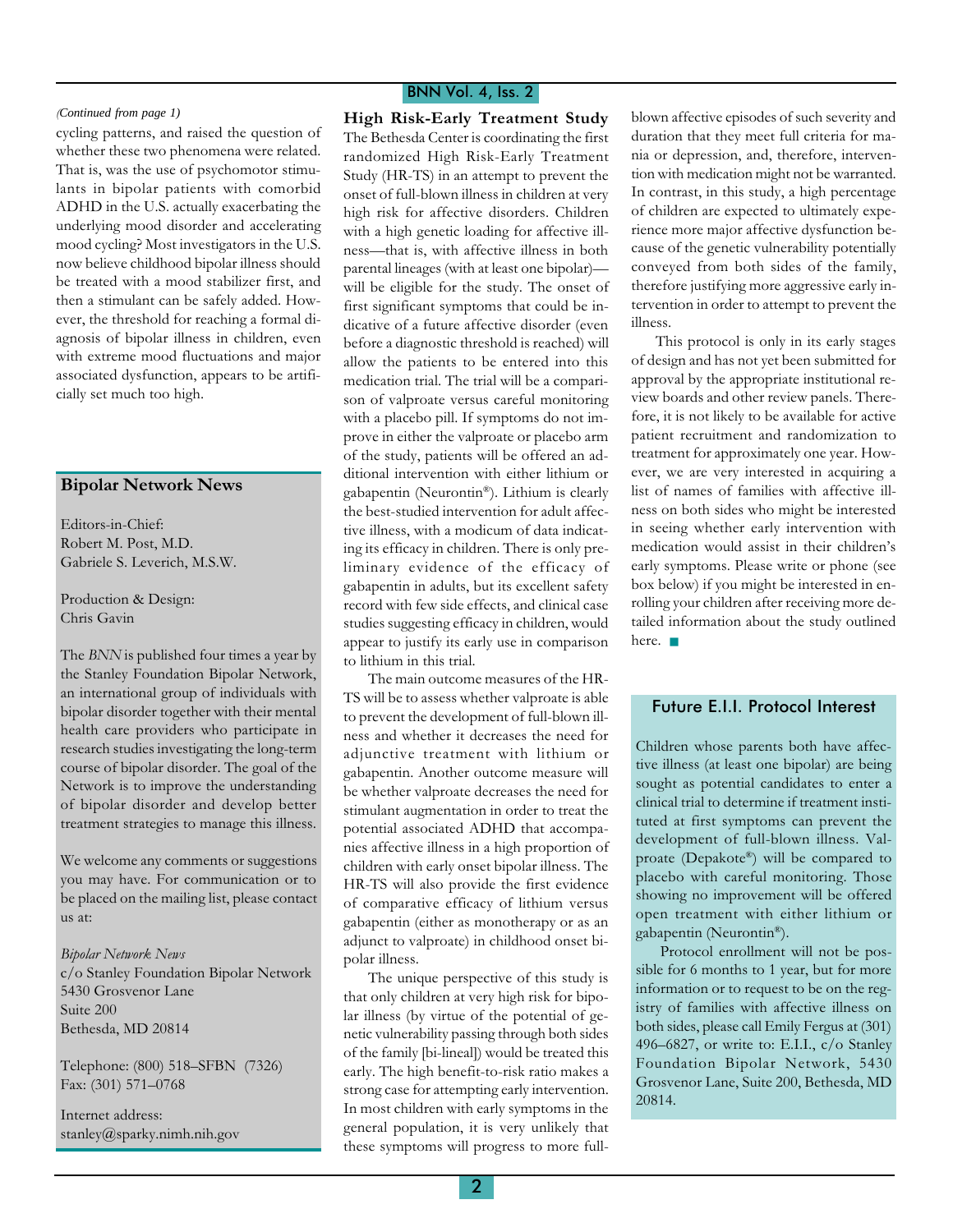# LETTERS TO THE EDITOR

A reader responds to the note in BNN Vol. 4, Issue 1, March 1998: Caution for patients starting lamotrigine: go slowly



Since a family member has had to deal with bipolar depression for over 25 years, I have more than a passing interest in the subject. So in your most recent issue of your newsletter, I took particular note of the grey box on page 8 titled: Caution for patients starting lamotrigine: go slowly.

This is not a medication with which I have any knowledge. However, I could not ignore the statements, "5-10% incidence of a rash", and "1 in 500 instances the rash can proceed to a very severe, life-threatening form where the skin starts to slough off." Obviously this medication must be deemed to be worth the risk.

But I wonder. I wonder at the increase of incidence of bipolar depression here in Canada (this is not attributed simply to better diagnosis of the illness). And I wonder at research being so unidirectional.

I have seen the marked improvement when my relative stays away from nicotine, caffeine, alcohol, and even sugar. Yet when any word of this type of "treatment" reaches the media, accepted wisdom says there is no proof. And it's so blatantly dismissed as a "health-food" fad that I wonder if we will ever see serious research in that area.

We would undoubtedly hear that to limit diet and life-style is to infringe on the free will of the patient. It appears it's so much easier to prescribe a medication that can cause one to lose skin and face possible death.

This is truly a case of the inmates running the asylum.

- BNN reader



## The BNN replies:

Thank you for your letter to the BNN. You raise a series of important issues for discussion.

First, you wonder whether the increased incidence of bipolar depression in Canada (and elsewhere) is not simply attributable to better diagnosis of the illness. There seems to be a generational or "cohort" effect across most countries in the world, i.e., in every generation since World War I the incidence of the illness has increased and the age of onset of the illness has decreased. The reason for this effect occurring in both unipolar and bipolar illness is, however, not well understood.

You comment about the unidirectionality of research, and that you have seen marked improvement when your relative stays away from nicotine, caffeine, alcohol, and even sugar. We only wish that this were the case for the vast majority of patients with unipolar and bipolar illness who have typically tried these and a large variety of other dietary and psychosocial manipulations in an attempt to prevent what can be a devastating illness. Clearly, trying things that are not only safe but also healthful, such as avoiding nicotine and alcohol and increasing exercise, etc., can be tried even without much evidence of efficacy because of their apparent safety.

However, one needs to be reminded that the health food/amino acid L-tryptophan was widely used for its effects on mood and sleep, and yet was found about a decade ago to be contaminated with a substance that caused a serious and life-threatening immunologic illness called eosinophilia-myalgia syndrome for which there is no adequate treatment. Moreover, when one's budget, in health-related dollars in particular, is being spread so thin, it seems that one would want to have some systematic evidence of efficacy of a given treatment before one spent considerable amounts of money on what later

The BNN welcomes all letters from our readers, and will print responses to those we feel would be of interest to the Network.

could turn out to be just a health-food fad without demonstrated efficacy.

As cited in previous issues of the BNN (Vol. 3, Iss. 4, 1997; Vol. 4, Iss. 1, 1998), there have been new data from controlled studies of the potential benefits of some dietary supplements that are available in health food stores, such as omega-3 fatty acids and inositol. Dr. Stoll and colleagues recently presented a study at the 1997 ACNP meeting indicating that 9 grams of omega-3 fatty acids per day was much more effective than an olive oil control in a small but highly-controlled randomized, double-blind study of bipolar patients. Similarly, a number of wellcontrolled double-blind studies indicate the potential antidepressant and antianxiety effects of inositol (12 to 18 gms/day) in the studies of Belmaker and associates and others. The Stanley Foundation Bipolar Treatment Outcome Network will soon begin a study to assess the degree of long-term efficacy of the omega-3 fatty acids in a large number of patients. Both omega-3 fatty acids and inositol are quite expensive, and we as physicians and clinicians, as well as our patients, wish to know just how effective these agents might be in different kinds of symptoms and patients.

In this issue we report the possibility of maintaining sleep deprivation-induced mood improvement in depression with a sequential phase change in the time of returning to sleep (see "Meeting Highlights"). Thus, we are willing to report, support, and study both dietary and other psychosocial manipulations that might be helpful to our patients, but feel that they should know the risks and benefits involved as well as the potential likelihood for success.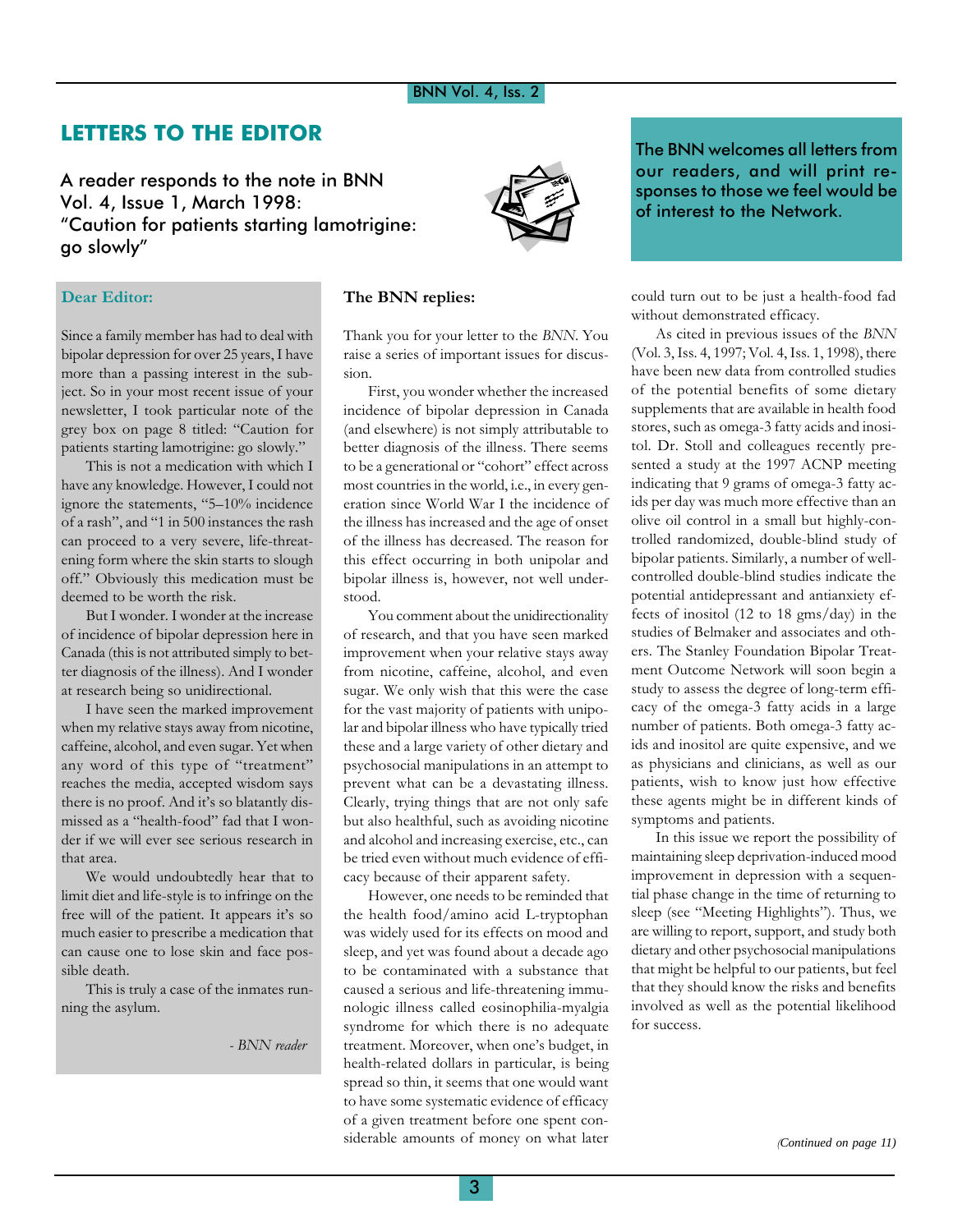# LIFE CHART HIGHLIGHT

## Acute antimanic response to olanzapine in a patient with recurrent psychotic depression



The patient represented in this Life Chart (Figure 1) is a 26 year-old single white male with a history of recurrent psychotic depressions and full-blown manic episodes. The first manic episode occurred in 1992 at age 20; the second, in 1995, was associated with tapering of paroxetine during lithium treatment. Lithium had appeared to attenuate the severity of manic and depressive episodes, but even when lithium was combined with valproate and perphenazine (Trilafon®), the patient continued to have moderate episodes breaking through prophylaxis. The patient had a brief trial of adjunctive risperidone (Risperdal®) to lithium and valproate treatment, with only mixed success.

At the National Institute of Mental Health (NIMH), after suffering from a fullblown manic episode requiring seclusion, the patient had a good response to treatment with the atypical neuroleptic olanzapine (Zyprexa®) (Figure 2).

This rapid acute response to olanzapine in full-blown mania is similar to the response reported in the double-blind, placebo-controlled trial of olanzapine compared with placebo of Dr. Maricio Tohen at the 1997 ACNP Meeting (see "Meeting Highlights", BNN Vol. 4, Issue 1). Thus as typified by this patient, olanzapine, which is approved for use in the treatment of acute schizophrenia, appears to have acute antimanic efficacy both in large controlled trials and in more open clinical observations when used as an adjunctive treatment. Dr. Susan McElroy (of the Stanley Network) et al. recently reported a good response in 8 of 14 patients (57%) to this agent ([McElroy et al., 1998,](http://www.ncbi.nlm.nih.gov/entrez/query.fcgi?cmd=Retrieve&db=PubMed&list_uids=9609675&dopt=Abstract) J Affect Disord 49: 119 $-122$ ). These responses were sustained in follow-up; whether olanzapine is useful in long-term prophylaxis remains to be determined. Olanzapine and other atypical neuroleptics (with the exception of clozapine) have reportedly exacerbated mania in several patients.

Table 1A outlines a series of atypical neuroleptics approved or about to be approved for the treatment of acute schizophrenia. Most U.S. psychiatrists would encourage the use of atypical neuroleptics in preference to the typical ones because of their unique side-effects profiles in comparison to the other agents.

The older major tranquilizers were called neuroleptics (or typical neuroleptics) because of their proclivity to produce side-effects similar to those experienced by patients with parkinsonism. Symptoms of Parkinson's disease include motor slowing, tremor, and rigidity based on a deficiency of dopamine. The neuroleptics block dopamine receptors, resulting in a functional deficit of dopamine activity or a drug-induced mild parkinsonism in many instances. The older neuroleptics block dopamine receptors in the areas of brain involved with motor functioning (the striatum) as well as those that regulate mood (the mesolimbic system, including frontal cortex, amygdala, and nucleus accumbens).

The newer neuroleptics are considered "atypical" because they have weaker effects on the striatal systems involved in motor sideeffects, while having equal or better antipsychotic efficacy. The classical atypical neuroleptic is clozapine (Clozaril®) which has an even higher response rate in bipolar and schizoaffective patients than in schizophrenia. However, clozapine's use is complicated by the need for weekly blood monitoring, because in a small percentage of cases, white blood cell counts are significantly suppressed (agranulocytosis), a potentially fatal medical complication. In contrast to clozapine, neither olanzapine nor any of the other atypical neuroleptics have this liability.

Clozapine appears to have a positive motor side-effects profile and may be an effective treatment of tardive dyskinesia (an adverse effect of antipsychotics consisting of abnormal, involuntary, or irregular moveOlanzapine (Zyprexa®) is an antipsychotic agent in the thienobenzodiazepine class. In controlled clinical trials, olanzapine was found to improve both positive and negative symptoms.

ments). It is likely that the risk of tardive dyskinesia will be considerably lower with the atypical neuroleptics compared with the typical agents. Because the atypicals do not cause the same degree of acute parkinsonian side effects or (hopefully) the longer-term risks of tardive dyskinesia, and bipolar patients are particularly prone to these side-effects, the atypical drugs should be increasingly utilized in preference to the older agents.

Olanzapine is generally well tolerated with a modicum of anticholinergic side effects (i.e., dry mouth, blurry vision, constipation, and a low to moderate incidence of weight gain [quite problematic in certain patients]). This patient experienced very few side-effects on olanzapine, but did slide into a mild to moderate depression characterized by increased sleep (hypersomnia of approximately 10 hours/night) and morning lethargy. Because of this and in light of prior inadequate response to other, more conventional mood stabilizers, the patient and his family agreed to further evaluation of his possible responsivity to the putative anticonvulsant mood stabilizers lamotrigine and gabapentin in a randomized, double-blind comparison with placebo.

The possible antidepressant and mood stabilizing effects of olanzapine and other atypical neuroleptics (excluding clozapine) remain to be further evaluated in bipolar patients, as does their ability to prevent recurrent episodes of mania and depression. Nonetheless, the good response to olanzapine in approximately 50% of manic patients compared with only 25% on placebo (see "Meeting Highlights", BNN Vol. 4, Issue 1) suggests that it is likely to occupy an important place in therapeutics when treating patients with refractory bipolar illness. ■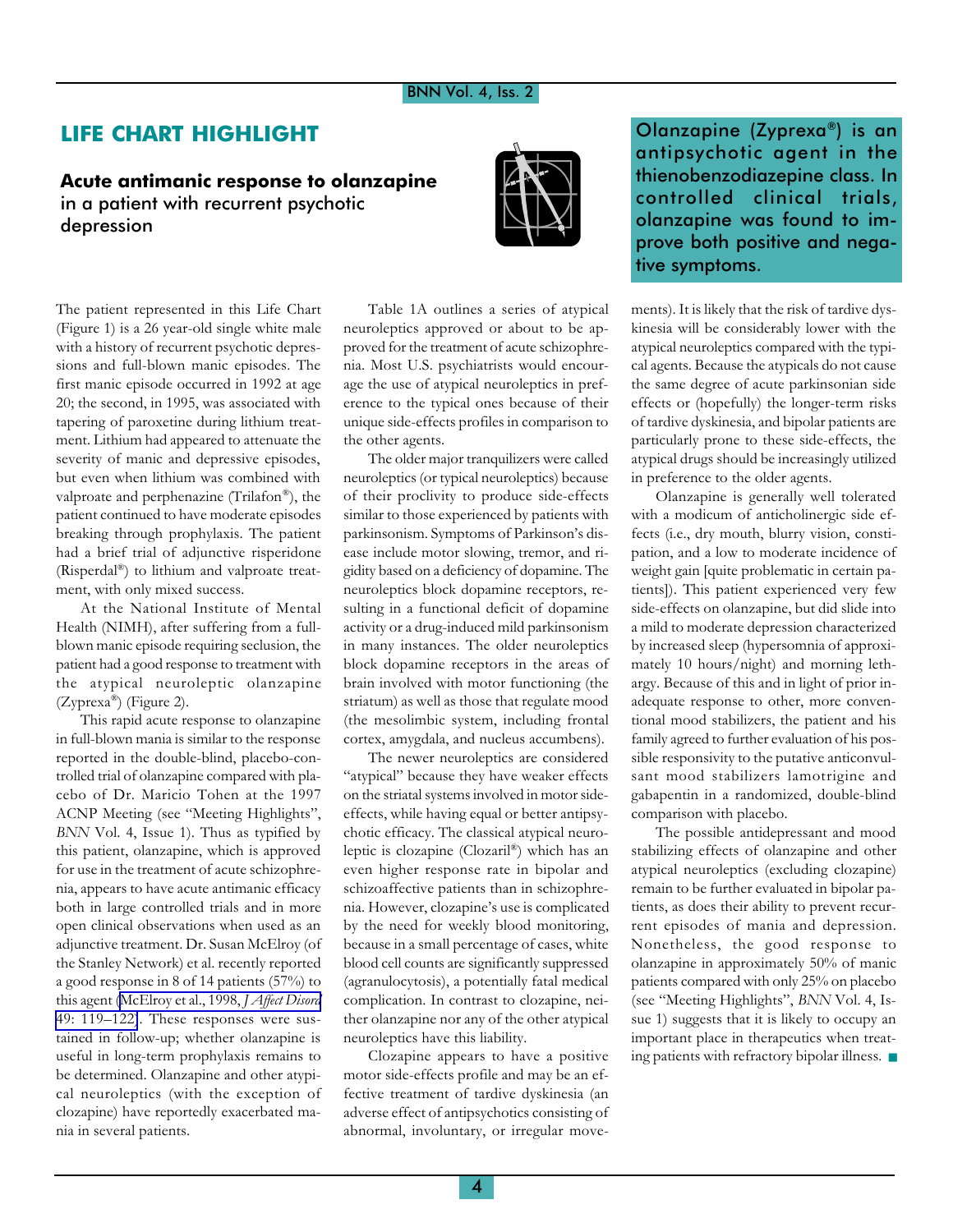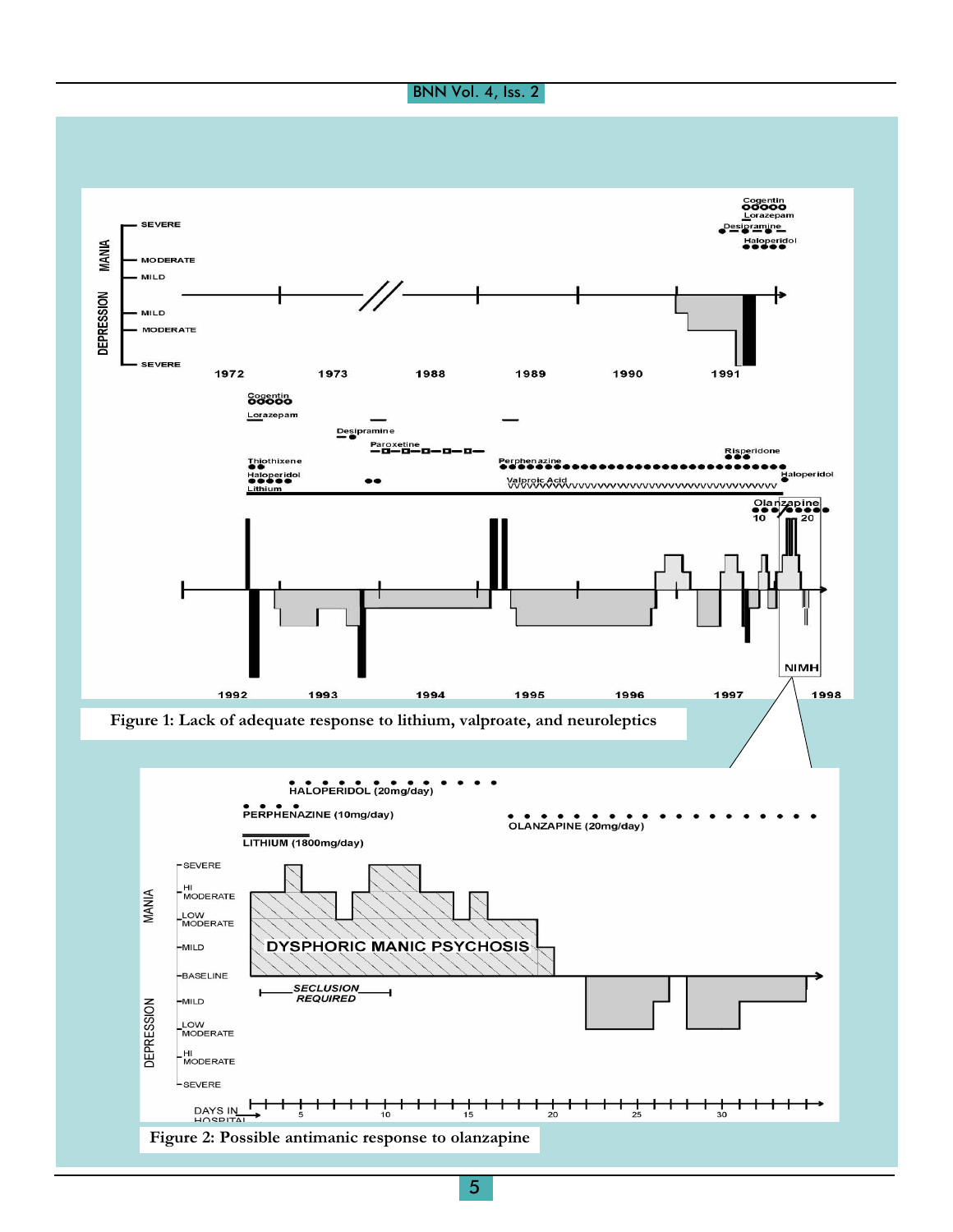| Table 1A                         |
|----------------------------------|
| <b>New Atypical Neuroleptics</b> |

| Drug (Database)<br>(Trade Name)<br>(Dose Range in mg)  | Mechanism                                                                                                                                                                                             | Assets $(+)$                                                                                                  | Liabilities (-)                                                                                             | Comment                                                                                                                                                                                              | Relative CPZ<br>Equiv. |
|--------------------------------------------------------|-------------------------------------------------------------------------------------------------------------------------------------------------------------------------------------------------------|---------------------------------------------------------------------------------------------------------------|-------------------------------------------------------------------------------------------------------------|------------------------------------------------------------------------------------------------------------------------------------------------------------------------------------------------------|------------------------|
| Risperidone $(+)$<br>(Risperdal)<br>$(2 - 10)$         | $\downarrow$ D <sub>1</sub> (++)<br>$1 D_2 (+++)$<br>$5HT_2$ , $\alpha_1$ , $\alpha_2$<br>Ţ.                                                                                                          | + Few EPS in low<br>doses                                                                                     | - EPS in 1 doses<br>- ?Antimanic<br>- Hypotension<br>- 1 Prolactin<br>- Tachycardia<br>- Sexual dysfunction | $\bullet$ Reports of<br>exacerbation of<br>mania with doses<br>over<br>$6-8$ mg/day<br>$\bullet$ Can $\uparrow$ OCD                                                                                  | 1.5                    |
| Clozapine $(+++)$<br>(Clozaril)<br>$(300 - 900)$       | $\downarrow$ D <sub>1</sub> (++)<br>$\downarrow$ D <sub>2</sub> (++)<br>$\downarrow$ D <sub>4</sub> , 5-HT <sub>2</sub><br>ţ.<br>$\alpha_1, \alpha_2$<br>$\downarrow$ H <sub>1</sub> , M <sub>1</sub> | + No risk of tardive<br>dyskinesia<br>+ Well studied and<br>effective in dysphoric<br>mania and rapid cycling | - Weekly blood<br>monitoring<br>- Sedation<br>- Hypotension<br>- Sialorrhea<br>- Weight gain<br>- Seizures  | •Blood monitoring<br>for agranulocytosis<br>inconvenient and<br>expensive<br>•Do not exceed 1<br>50 mg every 2 days<br>$\bullet$ Can $\uparrow$ OCD<br>$\bullet$ 5-HT block 10<br>$times > D2$ block | 100                    |
| Trimipramine $(\pm)$ ??<br>(Surmontil)<br>$(50 - 300)$ | $\downarrow$ D <sub>2</sub> , D <sub>4</sub><br>$\downarrow$ M <sub>1</sub>                                                                                                                           | + Proven<br>antidepressant                                                                                    | - Sedating<br>- Unproven<br>antipsychotic<br>properties                                                     | $\bullet$ D <sub>2</sub> , D <sub>4</sub> blocker<br>and antidepressant<br>·?Mood stabilizer                                                                                                         |                        |
| Olanzapine $(+)$<br>(Zyprexa)<br>$(7.5 - 20)$          | $\downarrow$ D <sub>1</sub> (+++)<br>$\downarrow$ D <sub>2</sub> (+++)<br>$1\;\;D_3, D_4, 5-HT_2$<br>$\downarrow$ $\alpha_1, \alpha_2$<br>$\downarrow$ H <sub>1</sub> , M <sub>1</sub>                | + No blood monitoring<br>+ Proven antimanic<br>+ Less EPS                                                     | - Sedation<br>- Weight gain<br>- Nausea/dyspepsia<br>- Orthostatic<br>hypotension                           | $\bullet$ Most similar<br>biochemical profile<br>to clozapine<br>·Most widely used<br>atypical                                                                                                       | 4                      |
| Quetiapine<br>(Seroquel)                               | $\downarrow$ D <sub>1</sub> (+)<br>$\downarrow$ D <sub>2</sub> (++)<br>$\downarrow$ $\alpha_1$<br>$\downarrow H_1, M_1$                                                                               | + No 1 prolactin                                                                                              | - Somnolence<br>- Alopecia<br>- Constipation<br>- Weight gain<br>- Hypotension                              | ·Limbic selective<br>$\bullet$ Few<br>anticholinergic side<br>effects                                                                                                                                | 100                    |
| Ziprasidone<br>(Zeldox)                                | $\downarrow$ D <sub>1</sub> $(+)$<br>$\downarrow$ D <sub>2</sub> (++++)<br>$\downarrow$ 5HT <sub>2</sub> , $\alpha_1$ ,                                                                               | + No weight gain                                                                                              | - Somnolence<br>- Dizziness<br>- Nausea<br>- Hypotension                                                    |                                                                                                                                                                                                      | 50                     |

Abbreviations:  $D_1$ , $D_2$ , $D_3$ , $D_4$  = Dopamine receptors; 5-HT = serotonin;  $\alpha_1$ ,  $\alpha_2$  = alpha receptors; H<sub>1</sub> = histamine receptors; M<sub>1</sub> = muscarinergic receptors; EPS = extrapyramidal side effects; CLZ = clozapine; OCD = obsessive-compulsive disorder. Key:  $(+)$  -  $(++++)$  = strength of evidence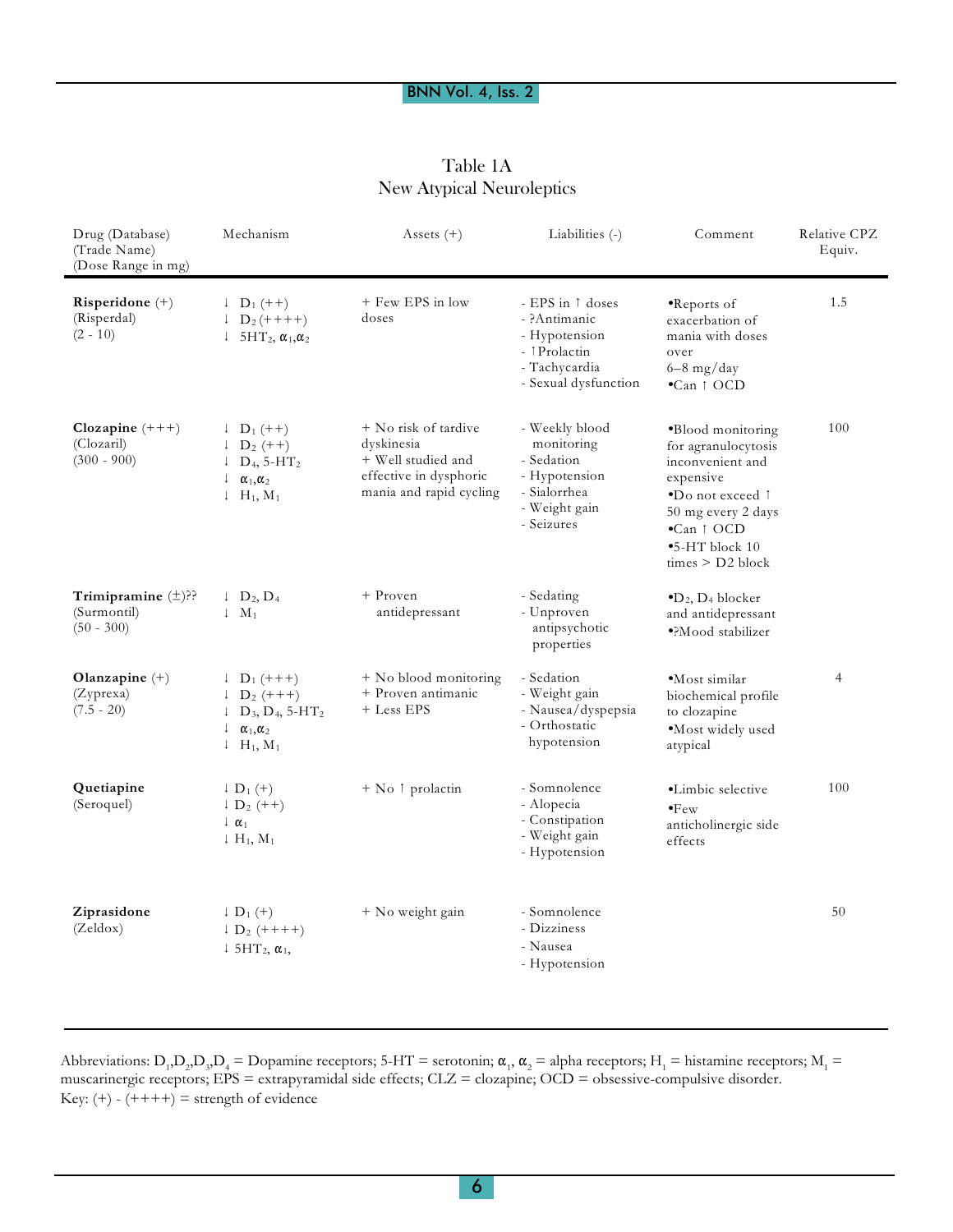# MEETING HIGHLIGHT

# New Antiepileptic Drugs in Psychiatry Schloss Elmau, Germany March 27-29, 1998



This conference highlighted a number of new basic and clinical findings pertinent to the use of anticonvulsants in bipolar illness:

## Third Generation Anticonvulsants

Dr. C. E. Elger emphasized that the older anticonvulsants were equally effective in patients with complex partial and generalized seizures and differed more from each other in their side-effects profiles than in their initial incidence of clinical response. The newer, third generation anticonvulsants helped to convert only an additional  $5-10%$  of patients to the seizure-free state who had not been helped by the first and second generation drugs such as phenytoin, phenobarbital, valproate, and carbamazepine (Table 1). The new agents were all approved for their efficacy in adjunctive therapy, with 50% reductions in seizure frequency in patients with refractory epilepsy being accomplished in 20 40% of patients with gamma-vinyl-GABA (Vigabatrin®), lamotrigine (Lamictal®),

## Table 1 History of Approval of Anticonvulsant Drugs (from Elger et al., 1998)

|      | First Generation:          |
|------|----------------------------|
| 1857 | bromides                   |
| 1912 | phenobarbital              |
| 1940 | phenytoin                  |
| 1952 | primidone                  |
| 1958 | ethosuximide               |
|      |                            |
|      | Second Generation:         |
| 1963 | carbamazepine (Tegretol®)  |
|      | and benzodiazepines        |
| 1964 | valproate (Depakote®)      |
|      | Third Generation:          |
| 1992 | γ-vinyl-GABA (Vigabatrin®) |
|      |                            |
| 1993 | lamotrigine (Lamictal®)    |
| 1995 | gabapentin (Neurontin®)    |
|      | and felbamate (Felbatol®)  |
| 1996 | tiagabine (Gabatril®)      |
|      |                            |

gabapentin (Neurontin®), felbamate (Felbatol®), topiramate (Topamax®) and tiagabine (Gabatril®) (Table 2).

Dr. Elger noted that what more clearly differentiates these newer third generation drugs from the earlier ones is their relatively benign side-effects profiles and easier use in combination therapy. Although the development of a severe, potentially life-threatening rash with lamotrigine has been a major concern, he emphasized that there has been very little problem with this unfavorable reaction as long as the dose is titrated extremely slowly.

Dr. Elger reported that with felbamate, the incidence of aplastic anemia was 1 in 4,000, and of hepatic failure, 1 in 2800. He indicated that tiagabine was effective in partial epilepsy, although it is difficult to titrate the dose and one has to go very slowly. Similarly, with topiramate, using typical anticonvulsant doses of 200-400 mg/day (with some patients taking as much as 1000 mg/day), he suggested a titration of 25 mg/week in order to avoid the high incidence of psychomotor slowing.

Dr. M. Trimble noted that a number of patients on vigabatrin were reporting retinal problems (decrements in the medial part of the visual fields) that are of unknown origin.

## Lithium and Traditional Anticonvulsants

Dr. D. van Calker reported that chronic administration of lithium blocked the inositol transporter. Dr. van Calker cloned the inositol transporter and found that this blockade was highly specific and could be another potential mechanism of action of lithium in addition to the inhibition of inositol regeneration in the phosphoinositol second messenger cycle (because lithium blocks the enzyme inositol monophosphatase). How these results fit into the clinical picture remains to be determined, although they are of considerable interest in relation to the reported an-

Data on the new third generation antiepileptic drugs such as vigabatrin, lamotrigine, gabapentin, felbamate, tiagabine, and topiramate

tidepressant and anti-anxiety effects of inositol in very large doses  $(12-18 \text{ gm/day})$  ([Ben-](http://www.ncbi.nlm.nih.gov/entrez/query.fcgi?cmd=Retrieve&db=PubMed&list_uids=7675981&dopt=Abstract)jamin et al., 1995, [Psychopharmacol Bull](http://www.ncbi.nlm.nih.gov/entrez/query.fcgi?cmd=Retrieve&db=PubMed&list_uids=7675981&dopt=Abstract) 31:  $167 - 175$ .

Dr. I. Ferrier described a number of characteristics of positive and negative lithium responders in their clinic. Positive lithium responders included: those patients without premorbid personality disorder or neuroticism, and those with good inter-episode functioning, high social support, a family history of bipolar illness, a predominant pattern of mania versus depression, less than 4 episodes prior to starting lithium prophylaxis, and less rapid cycling. Indicators of poor lithium responsivity included: poor compliance; a pattern of mixed mania, rapid cycling, chronic depression, or severe mania; a family history negative for bipolar illness and negative for lithium responsivity; and the pattern of illness characterized by depression, then mania, and then a well interval (D-M-I as opposed to M-D-I).

Dr. Ferrier reported that periventricular deep white matter abnormalities on Magnetic Resonance Imaging (MRI)-which have been reported to be increased in multiple series of bipolar patients compared with controls-were associated with older age, high blood pressure, vascular abnormalities, and cognitive impairment. He presented new data that these abnormalities were associated with winter births, findings that suggest that the season of increased viral infections (winter) could be influencing the appearance of white matter abnormalities. Ed. Note: This is of particular interest in relation to Dr. E. Fuller Torreys findings of an excess of winter births not only in schizophrenic but also in bipolar patients (see "Around the Network", BNN Vol. 4, Issue 1). Could the white matter abnormalities be a possible mechanism for such an effect?

Dr. Ferrier also reported increased electroencephalogram (EEG) abnormalities as a

(*Continued on page 8)*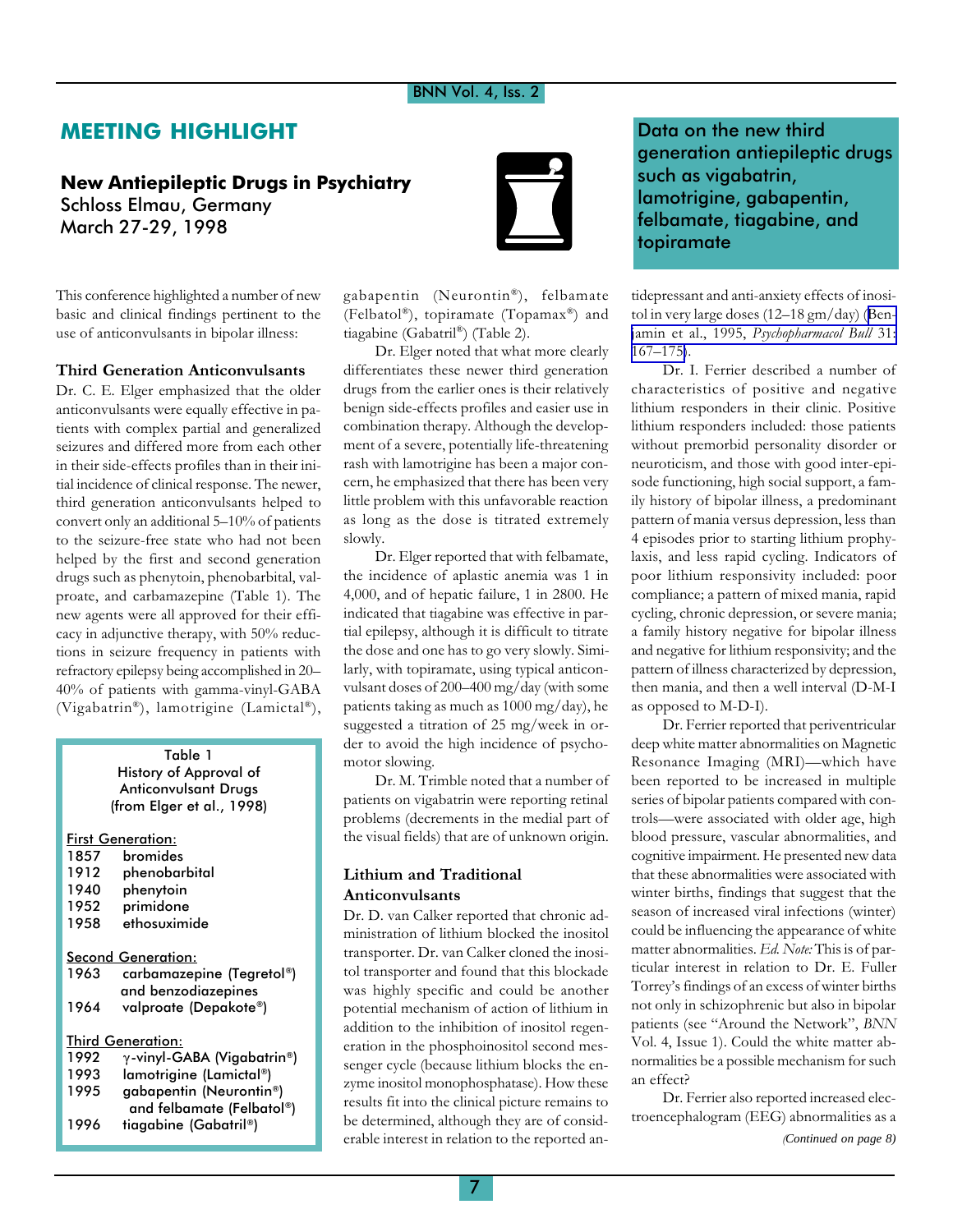function of lithium resistance, particularly a pattern of right temporal lobe slowing or theta activity. In this regard, he found that adjunctive therapy with lamotrigine (to lithium and valproate) resulted in a 3-year remission period in 3 of 7 rapid cycling bipolar I patients; interestingly, all 3 had the pattern of increased temporal slowing on EEG.

Dr. W. Greil reviewed his data on the prospective trial of 117 patients randomized to lithium and 117 patients randomized to carbamazepine. In his study, there were no suicide completions or attempts on lithium, whereas there were 5 attempts and 1 completion during treatment with carbamazepine. These data again indicate that lithium does have anti-suicide effects, as noted in previous issues of the BNN. These findings are also of considerable interest in relation to the similar outcome in regards to episode recurrence on both drugs. Lithium did appear to be more effective in those patients with classic mania, whereas carbamazepine appeared to outperform lithium in those patients with atypical presentations, and in particular, schizoaffective depression.

## Lamotrigine and Gabapentin

Drs. H. Grunze and J. Walden reported that lamotrigine appeared to exert anticonvulsant effects in the hippocampal slice in a model sensitive to calcium flux. Ed. Note: Thus, in addition to its ability to decrease release of excitatory amino acids (presumably via a blockade of sodium influx presynaptically), lamotrigine also appears to have effects on calcium influx, possibly via the Ntype voltage-dependent calcium channel.

Dr. J. Calabrese reported on the seven acute studies of lamotrigine in either depression or mania (in addition, 4 long-term trials are planned by GlaxoWellcome). As we have summarized in previous issues of the BNN, in his open prospective trial Dr. Calabrese observed an excellent response to adjunctive lamotrigine in 57% of rapid cycling bipolar patients. The overall response rate in that study was 54/75 (72%) response. Another study compared 200 mg of lamotrigine to 50 mg of lamotrigine to placebo for 7 weeks in bipolar I depressed patients with Hamilton Depression Rating Scale (HDRS) scores greater than 18. This study, to be first re-

(*Continued from page 7)* ported at the 1998 American Psychiatric Association and Collegium Internationale Neuro Psychopharma-cologicum (CINP) Meetings, apparently demonstrated significant effects for 200 mg/day versus 50 mg/ day of lamotrigine, and both doses were more effective than placebo. Ed. note: These data are convergent with those of our own doubleblind lamotrigine trial presented at the 1998 APA meeting by Dr. Mark Frye, in which we have seen a 52% response rate in the first 33 randomized subjects, as opposed to 27% response on gabapentin and 22% on placebo  $(p < 0.02)$ .

> Dr. Calabrese indicated that a long-term (52 week) study of lamotrigine prophylaxis for depression in bipolar patients has begun. This study, conducted in 55 sites and 25 countries, will compare 100 patients-each randomized to 50 mg of lamotrigine/day, 200 mg of lamotrigine/day, or 400 mg of lamotrigine/day-with 100 patients on lithium and 100 patients on placebo, making it one of the largest maintenance studies ever conducted in bipolar illness. Ed. Note: It is expected that by the end of 1999, lamotrigine will have been investigated by GlaxoWellcome in 11 controlled studies involving some 3,125 patients in 325 Centers. This impressive group of studies should not only help ascertain the appropriate role of lamotrigine in the treatment of bipolar illness, but should also "jump start" the field of therapeutics in bipolar illness, which has lagged behind too long in controlled studies of novel agents and, particularly, in studies of long-term prophylaxis.

> Dr. M. Ebert reviewed his data on lamotrigine and gabapentin in amygdalakindled animals demonstrating differential effects on different components of the seizure process. Lamotrigine was markedly effective in increasing afterdischarge threshold without decreasing seizure duration. In contrast, gabapentin had a small effect on increasing afterdischarge threshold, but a marked effect in decreasing seizure severity and a smaller effect in decreasing seizure and afterdischarge duration. Ed. Note: Thus, it would appear that lamotrigine decreases seizure susceptibility in this model whereas gabapentin decreases seizure spread. Whether these data suggest a potential rationale for the use of both drugs in combination in either epileptic patients or those with

refractory affective disorders remains to be further explored.

Dr. B. Amann reported on a single patient on gabapentin with evidence of increases in creatinine that returned to normal upon placebo substitution. Ed. Note: This is the first case report of any potential renal effects of this agent, which is wholly excreted through the kidney.

Dr. K. Kelly summarized the data on the mechanisms of action of gabapentin, which now appear to include effects on: 1) the L-amino acid transporter; 2) the  $\alpha$ -2  $\gamma$ subunit of the L-type calcium channel; and 3) other undescribed GABAergic effects.

Dr. X. Xie reported that lamotrigine blocked type-III sodium channels even more potently than type IIA. These type-III channels are ones that increase during treatment with kainic acid and their overall role in seizure and affective disorders remains to be demonstrated. However, because lamotrigine

| Efficacy and Tolerability of Third                                 | Table 2<br><b>Generation Anticonvulsants</b><br>in Epilepsy<br>(Elger et al, 1998) |                          |  |  |
|--------------------------------------------------------------------|------------------------------------------------------------------------------------|--------------------------|--|--|
| Drug                                                               | % Improvement % D/C<br>(50%) in seizures rate                                      |                          |  |  |
| vigabatrin<br>lamotrigine<br>gabapentin<br>topiramate<br>tiagabine | 41<br>23<br>22<br>41<br>21                                                         | 20<br>7<br>7<br>14<br>15 |  |  |
| $D/C =$ discontinuation                                            |                                                                                    |                          |  |  |

tends to work in some patients who are nonresponsive to carbamazepine and phenytoin (which block sodium type-II channels of batrachotoxin  $\alpha$ -sodium benzoate-type), a novel action of lamotrigine on some other system (such as these type-III sodium channels) is obviously a mechanism to be further identified. Dr. Xie also reported that serotonergic effects of lamotrigine were not likely to be clinically relevant, since high doses (300 µM) were required to either block 5-HT reuptake or the 5- $HT_{3}$  receptor.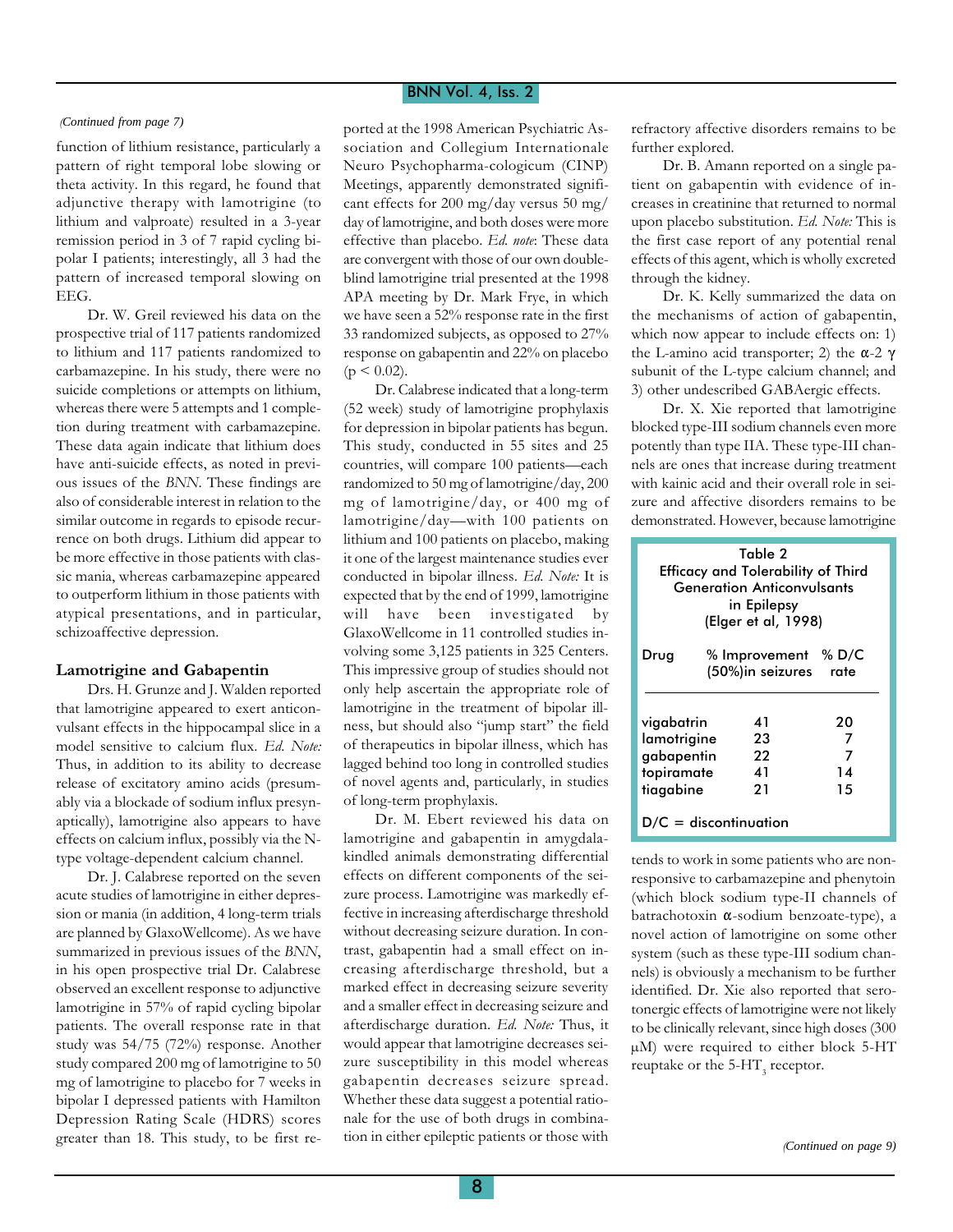# AROUND THE NETWORK

## Robert A. Kowatch, M.D.

Associate Professor of Psychiatry; Director, Pediatric Bipolar Program University of Texas Southwestern Medical Center Dallas, TX

Drs. Robert Kowatch and John Rush have recently received a Stanley Foundation Center grant from Dr. E. Fuller Torrey to extend their groundbreaking work in investigating the phenomenology, neurobiology, and treatment of early onset bipolar illness (Dr. Rush was previously highlighted in BNN Vol. 2, Issue 1).

Dr. Kowatch is an ideal investigator to take a leading role in this area, and has already been part of the informal alliance of investigators in the Early Intervention Initiative (E.I.I.) that developed a new core methodology to be uniformly used in many studies of childhood and adolescent bipolar illness. As noted in this issue (see "Clinical Trials Update"), Dr. Kowatch initiated the first randomized comparative trial of lithium, carbamazepine, and valproate in childhood onset bipolar illness, with initial results showing an advantage for valproate over lithium. He is interested in developing a variety of approaches to more successful intervention in childhood affective illness and has not only designed and conducted controlled clinical trials, but also has investigated neurobiological concomitants of the illness and potential markers of treatment response.

After receiving a B.A. degree from Northwestern University where he majored in biology and psychology, Dr. Kowatch received his medical degree from the Chicago Medical School. He interned in internal medicine at the Graduate Hospital of the University of Pennsylvania in Philadelphia from 1980-1981 and then completed his residency in psychiatry there in 1983. In 1985 he completed his fellowship training in child and adolescent psychiatry at Hahnemann University in Philadelphia. In December of 1986 he became the Psychiatric Director of Cumberland Hospital in New Kent, Virginia, and from 1987 through 1989 was the Director of the Sleep Disorders Center at the Medical College of Virginia. From 1989 to Au-

gust 1995, Dr. Kowatch served as the Associate Director of the Psychiatric Inpatient Unit at the Children's Medical Center of Dallas. In 1995 he received the NIMH K07 Award for Child and Adolescent Clinical Mental Health, to continue through the year 2000.

Dr. Kowatch is the author of over 25 scientific articles and chapters on topics such as cocaine's physiological effects; neurobiological aspects of depression in children and adults; and brain imaging and treatment of mood disorders in children and adolescents. He is also a coauthor of the recent article, A double-blind, randomized, placebo-controlled trial of fluoxetine in children and adolescents with depression", the first positive controlled trial of an antidepressant in childhood depressive illness [\(Emslie et al., 1997,](http://www.ncbi.nlm.nih.gov/entrez/query.fcgi?cmd=Retrieve&db=PubMed&list_uids=9366660&dopt=Abstract) [Arch Gen Psychiatry](http://www.ncbi.nlm.nih.gov/entrez/query.fcgi?cmd=Retrieve&db=PubMed&list_uids=9366660&dopt=Abstract) 54: 1031-1037).

Dr. Kowatch is now editing a book on childhood and adolescent bipolar illness, specifically written for parents of these children so that they can better assist in the understanding, assessment, and treatment of this most difficult childhood medical illness. As noted in this issue, this illness can have devastating effects on a child's social and educational development, and on their ability to function effectively in the family unit. Children with bipolar illness can show marked disturbances in behavior, including obvious manic symptoms with grandiose delusions, poor judgment, conduct disorder, hypersexuality, and hyperactivity; these behaviors oscillate rapidly with periods of extreme withdrawal, depression, crying, suicidal thoughts and behavior. Even with clearly severe affective dysfunction, treatment has been partially immobilized by unnecessary controversy over whether these children meet the precise adult criteria for bipolar illness.

Dr. Kowatch, along with Dr. Findling at the Case Western Reserve Bipolar Network Center (see BNN Vol. 3, Issue 2, 1997) and



many others in the field, has helped move us beyond this controversy to a new era of empirical studies on clinical presentation and treatment of this severe disorder. His book on childhood bipolar illness should be an extremely valuable resource and an up-to-date summary of the state of knowledge in this field for parents and other caregivers of affectively disordered children.

The entire Stanley community—and patient community at large—appreciate Dr. Kowatch's outstanding efforts to date, and look forward to his further important contributions in the future, which should help to make an impact on the early symptoms of affective illness and, possibly, prevent its potentially devastating consequences. ■

## (*Continued from page 8)*

## Maintaining Therapeutic Effects of Sleep Deprivation

Finally, Dr. M. Berger reported that there was a new mechanism for helping to sustain the clinical improvement in mood achieved after 1 night of total sleep deprivation. Typically 40-60% of patients with severe depression show acute improvement in mood (literally overnight) following 1 night of sleep deprivation, but almost invariably relapse on the day after a recovery night of sleep. Dr. Berger indicated that after a full night and day of sleep deprivation, if a patient went to sleep at 6 PM and then woke up at 1 AM after 7 hours of sleep, and the next day went to sleep at 7 PM and awoke at 2 AM, and then continued this pattern (advancing the hour of bedtime 1 hour each night while still getting 7 total hours of sleep), the sleep deprivation-induced improvement would be sustained. He indicated that this technique was now being widely used throughout many clinics and academic departments in Germany as a routine clinical treatment. ■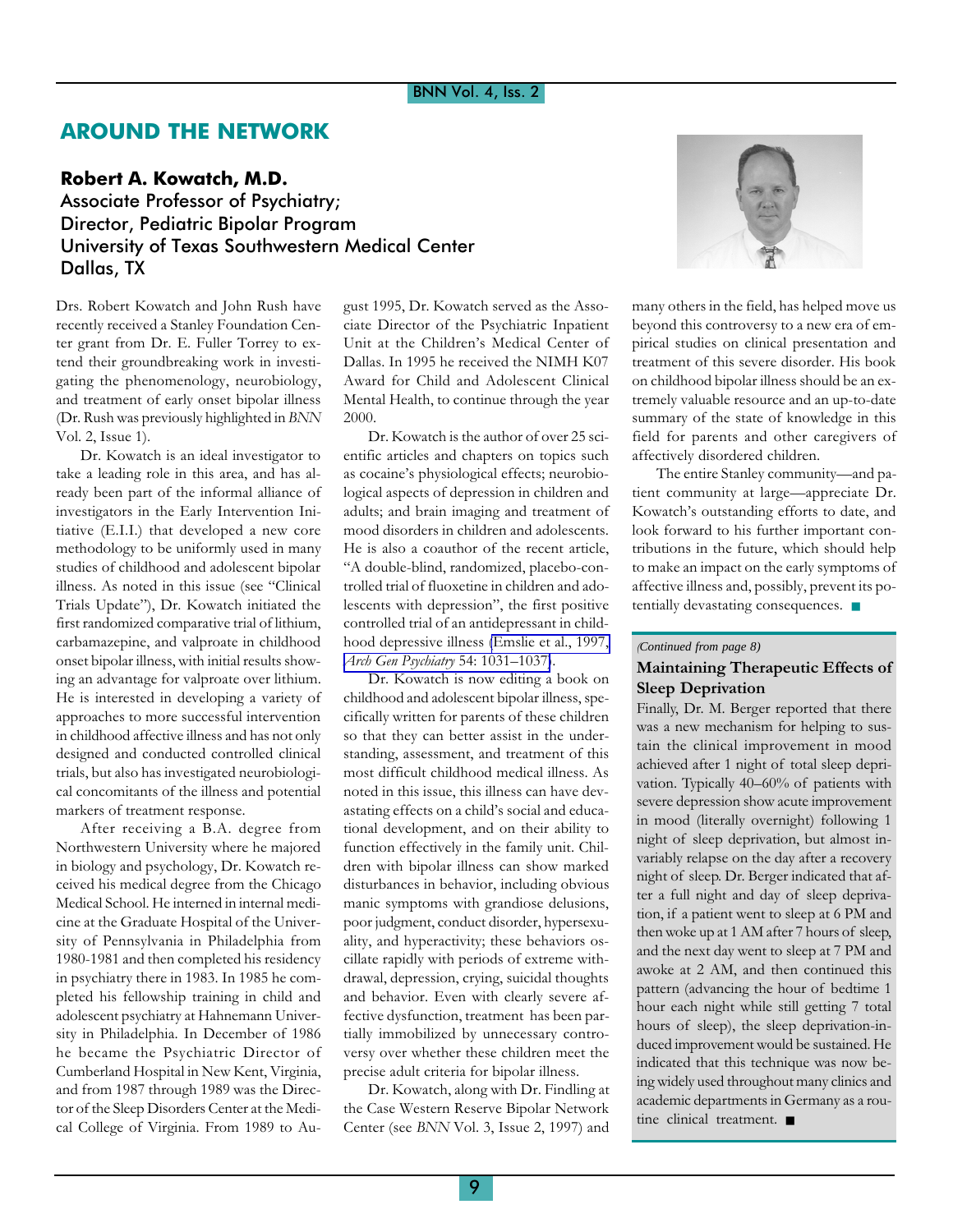# NETWORK NEWS BRIEFS

# News from the various Network Sites and Centers



New support groups for bipolar disorder at the Los Angeles / UCLA Site; patient recruitment for 3 studies at the NIMH / Bethesda Site

## LOS ANGELES

## Bipolar Support Groups

On June 3, 1997, the Los Angeles site of the SFBN began offering psycho-educational support groups to individuals with bipolar disorder. Open to participants in the study as well as individuals in the community who have bipolar disorder, the groups have received overwhelming response.

Since their inception, various groups have been offered, including general support and educational groups for adults with bipolar disorder, and vocational support groups for individuals considering re-entering the workforce or who need to learn more about their benefits. The vocational group has focused on such issues as the Americans with Disabilities Act, Social Security benefits, work-incentive programs, developing resumes, role-playing interviews, and issues of disclosure.

Currently a group for recently diagnosed individuals is nearing its completion. Topics that have been addressed include accepting the illness, compliance with medication, disclosure, and the impact on family and social relationships. We have had two guest speakers: Natalie Rasgon, MD, a psychiatrist and professor at UCLA's Department of Psychiatry, and Deborah Pitts, MBA, an occupational therapist and Director of Rehabilitation Services at the West Los Angeles Veterans Administration.

The groups are time- and space-limited, and run for 8 consecutive weeks. They are free of charge and the one requirement for enrollment is that individuals must be in treatment with a psychiatrist and compliant with medications. The groups are held on the UCLA campus and are facilitated by Liz Miller, a clinical social worker with the Los Angeles SFBN site.

Very shortly we will be adding another clinical social worker to our team, Sue Moss, who will assist in developing and facilitating new support groups over the next year. We are pleased to be able to offer this service and look forward to continuing in the future. For more information on these support groups, please contact Liz Miller at (310) 794- 9912.

- Liz Miller, MSW

## BETHESDA

## NIMH Study Participation Clinical Center, Bethesda, MD

## rTMS

Depressed patients who wish to participate in a protocol to evaluate repeated transcranial magnetic stimulation (rTMS) of the brain should contact Dr. Andy Speer at (301) 402- 2293.

## Lamictal®/Neurontin®

Patients wishing to be screened for the Lamictal®/Neurontin® protocol (see BNN Vol. 3, Issue 4) should call (301) 496-6827.

## PTSD

Patients with post-traumatic stress disorder interested in volunteering for a randomized clinical trial to evaluate the potential efficacy of repeated transcranial magnetic stimulation (rTMS) over the right frontal cortical area with a month of either low frequency treatment or sham treatment and a crossover to the other phase-should contact Dr. Una McCann at 301–402–2947. ■

# THE STANLEY FOUNDATION BIPOLAR NETWORK

Network Treatment Outcome Sites:

## Los Angeles/UCLA

Los Angeles, CA Lori Altshuler, MD Mark Frye, MD Principal Invesitgators

## University of Cincinnati

Cincinnati, OH Susan McElroy, MD Paul Keck Jr., MD Principal Investigators

## NIMH / Bethesda

Bethesda, MD Robert Post, MD Kirk Denicoff, MD Gabriele Leverich, MSW Principal Investigators

## Dallas/UTSWMC

Dallas, TX John Rush, MD Trisha Suppes, MD Principal Investigators

## Utrecht/HC Rümke

Utrecht, Netherlands Willem Nolen, MD, PhD Ralph Kupka, MD Principal Investigators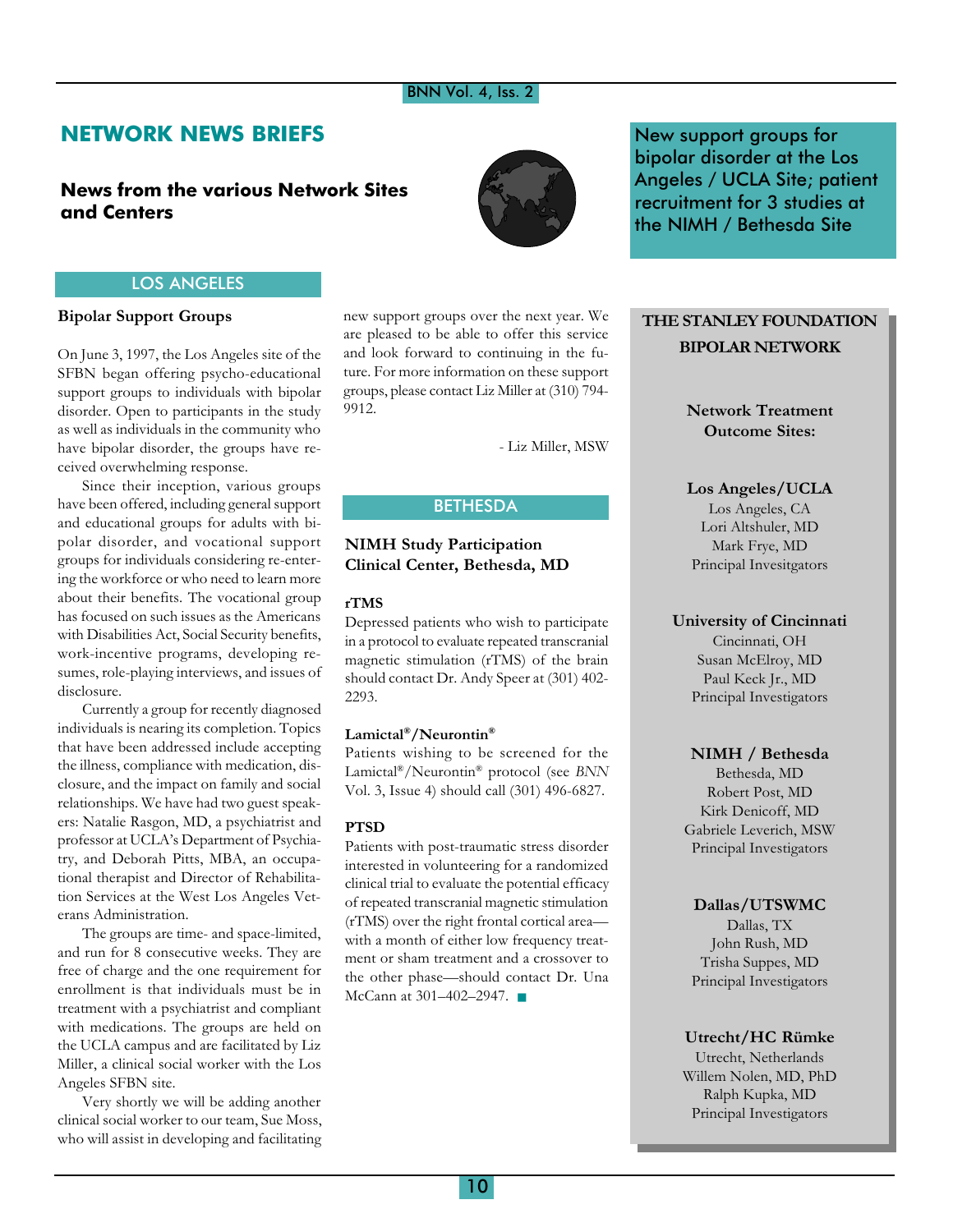# New Bipolar Network Website!

Point your internet browser to the new Bipolar Network World Wide Web site in the coming month, at www.bipolarnetwork.org. Find the latest information on the Network, previous issues of the BNN, new email addresses, and much more.

### (*Continued from page 3)*

This brings us to the case of lamotrigine (Lamictal®) that now has 2 double-blind, randomized studies supporting its efficacy in bipolar depression (Calabrese et al., and Frye et al., 1998 American Psychiatric Association Meeting) in treatment-refractory unipolar and bipolar patients. If one does not get either the common, benign rash (in 10% of patients) or very rare, severe rash (in about 1 in 500 patients), the drug appears otherwise to be very well tolerated, and, for many patients not responsive to a host of other agents, highly effective.

Thus, it is up to each individual, in consultation with his or her physician, to decide about the potential use of a series of proven or unproven agents in an attempt to better treat one's affective illness. In this case, it is fortunate that "the inmates help to run the asylum" and participate in their treatment decisions, just as patients do who have a range of other life-threatening illnesses in which considerable risk is often involved. Aspirin is a wonderful drug for pain and now has also been proven to help in the prevention of heart attack and stroke. At the same time, it kills individuals every year because of gastrointestinal bleeding, so almost no drug is without some risk.

We do know that the lifetime risk of suicide is between 10% and 20% for patients with unipolar and bipolar illness, respectively; and as such they deserve the most judicious care and attention and, potentially, the exploration of a range of treatments from health foods to those with potentially serious adverse medical consequences.

Again, we thank you for raising so many interesting issues for consideration and discussion. ■

> Robert M. Post, M.D. Gabriele S. Leverich, M.S.W.